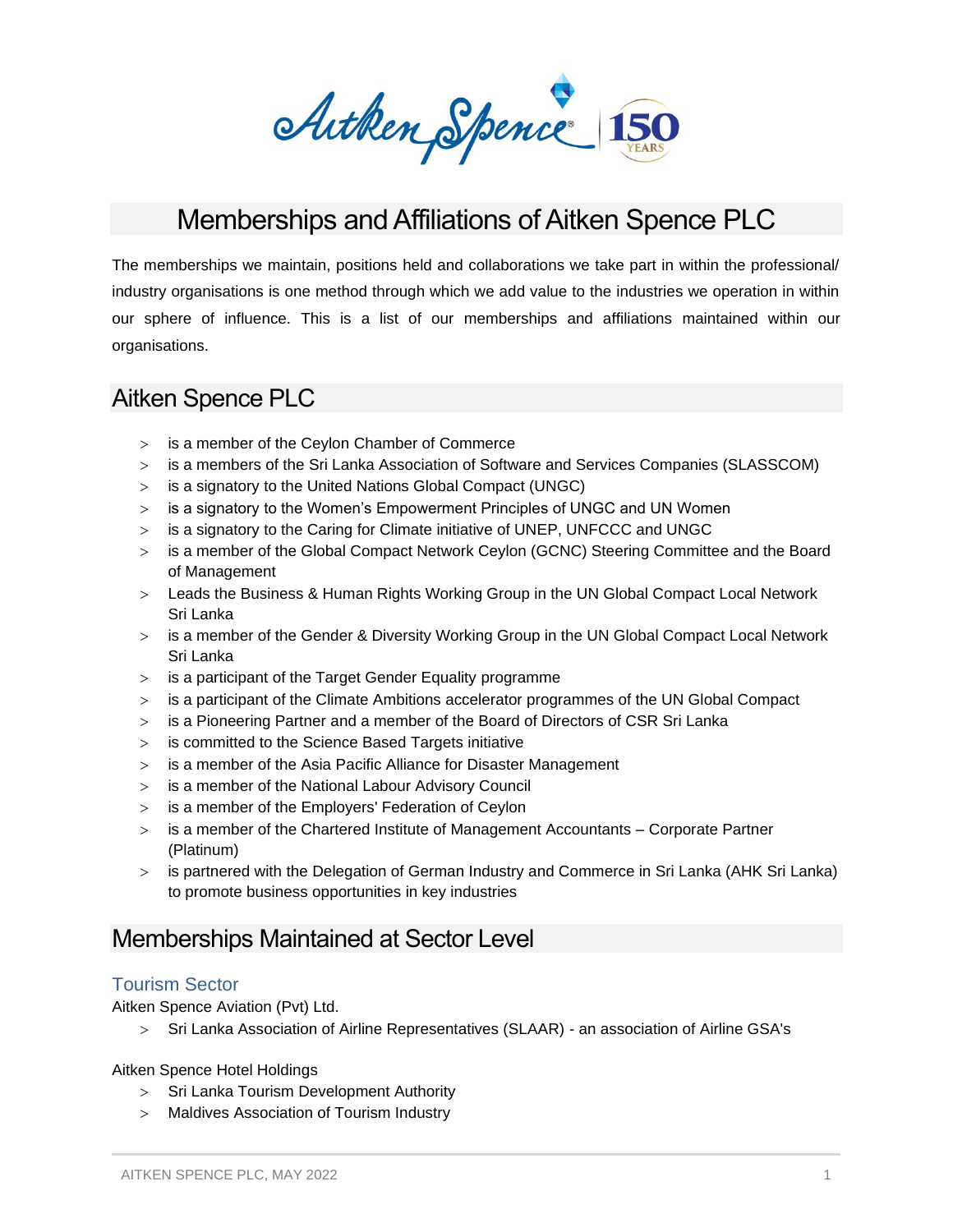Arthen Spence 150

- The Pacific Asia Travel Association
- > The Ceylon Chamber of Commerce
- The Hoteliers' Association of Sri Lanka
- The Employers' Federation of Ceylon
- The Field Ornithological Group of Sri Lanka
- The Environmental Management System Users and Promoters Association
- Business and Biodiversity platform Heritance Kandalama
- > Sri Lanka Bureau of Foreign Employment
- > Institute of Supply and Materials Management
- Exporters' Association of Sri Lanka
- Lanka Fruits & Vegetables Producers, Processors and Exporters Association
- > Responsible Tourism Partnership

Aitken Spence Travels - Overseas Travels

- Civil Aviation Authority (Overseas Travels)
- International Air Transport Association (IATA)
- Travel Agents Association of Sri Lanka (TAASL)
- Ceylon Chamber of Commerce
- Sri Lanka Malaysia Business Council
- China Business Council
- Exe. Committee Member of the Sri Lanka Greater Mekong Business Council

Aitken Spence Travels (Pvt) Ltd. – (Inbound)

- > Sri Lanka Tourism Development Authority (SLTDA)
- > Sri Lanka Association of Inbound Tour Operators (SLAITO)
- PATA Sri Lanka Chapter
- Ceylon Chamber of Commerce
- Member of Biodiversity Sri Lanka
- Corporate Members of the Field Ornithology Group of Sri Lanka (FOGSL)
- Japan Association of Travel Agents
- Travel Agents Association of India

## Maritime & Freight Logistics Sector

Aitken Spence Shipping Ltd.

- > Sri Lanka Association of Freight Forwarders (SLFFA)
- > Sri Lanka Association of Air Cargo Agents (SLACA)
- Ceylon Association of Shipping Agents (CASA)
- Sri Lanka Malaysia Business Council (Affiliated to Ceylon Chamber of Commerce)
- Sri Lanka Italy Business Council (Affiliated to Ceylon Chamber of Commerce)
- > Sri Lanka India Business Council (Affiliated to Ceylon Chamber of Commerce)
- > Sri Lanka China Business Council (Affiliated to Ceylon Chamber of Commerce)
- Sri Lanka Canada Business Council (Affiliated to Ceylon Chamber of Commerce)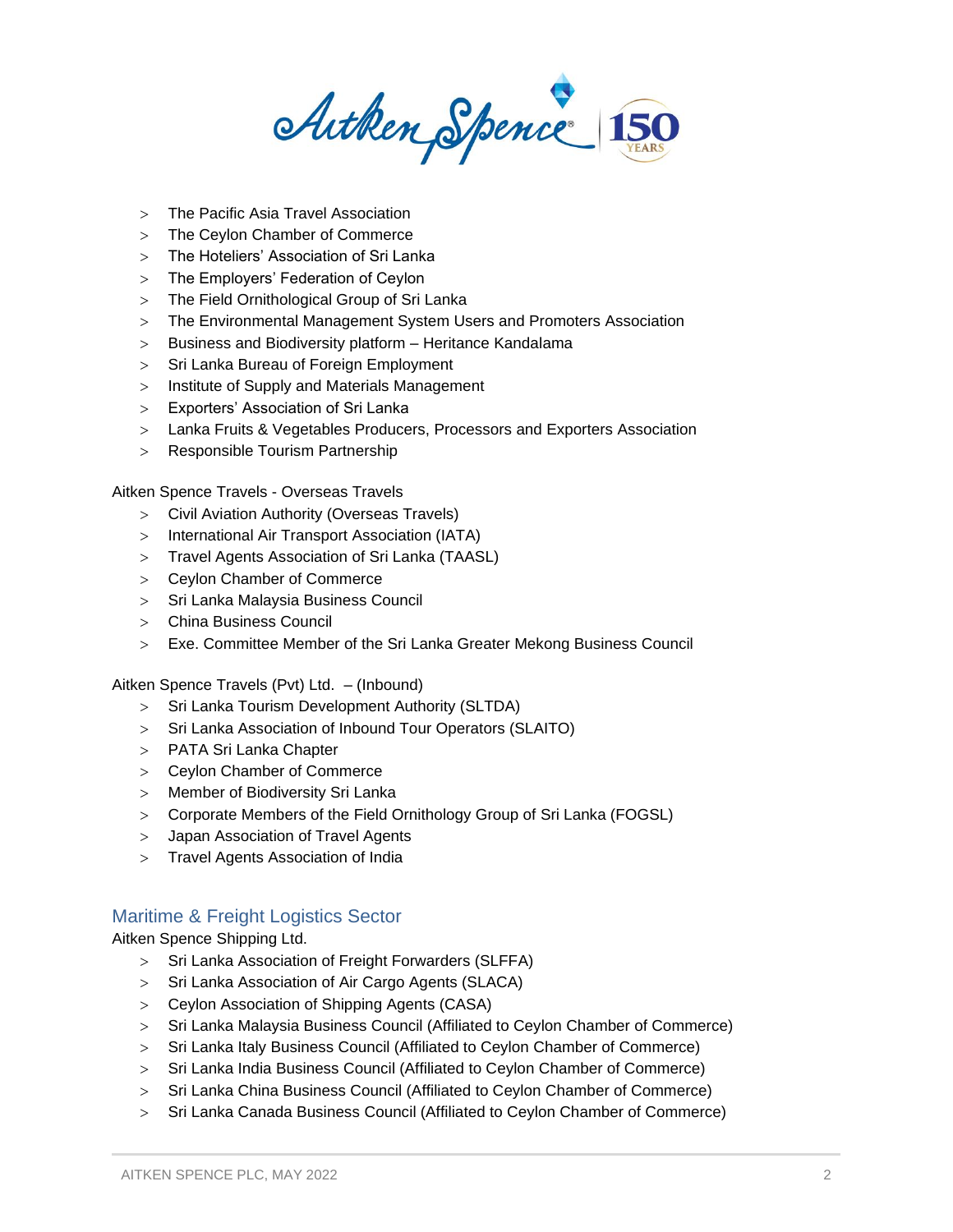Autken Spence 150

Shipping & Cargo Logistics (Pvt) Ltd.

- Sri Lanka Korea Economic Cooperation Committee (Affiliated to Ceylon Chamber of Commerce)
- Ceylon Association of Shipping Agents (CASA)

Hapag Lloyd Lanka (Pvt) Ltd.

Ceylon Association of Shipping Agents (CASA)

Clark Spence & Co (Pvt) Ltd.

Ceylon Association of Shipping Agents (CASA)

Port Management Container Services Ltd.

> International Association of Ports and Harbours (IAPH).

Ace Cargo (Pvt) Ltd.

- > International Federation of Freight Forwarders Associations (FIATA)
- Accredited Cargo Agent of the International Air Transport Association (IATA)
- > Sri Lanka Freight Forwarders Association (SLFFA)

Aitken Spence Cargo (Pvt) Ltd.

- > Sri Lanka Freight Forwarders Association (SLFFA)
- Committee member: Sri Lanka Singapore Business Council
- > Sri Lanka Maldives Business Council
- > Sri Lanka Pakistan Business Council
- > Sri Lanka Germany Business Council
- > International Association of Movers (IAM)
- American Chamber of Commerce in Sri Lanka (AMCHAM)

Ace Distriparks (Pvt) Ltd.

- > Sri Lanka Logistics and Freight Forwarders' Association (SLFFA)
- Association of Container Transporters (ACT)

#### Ace Containers (Pvt) Ltd.

- Association of Inland Container Depot Operators (ACDO)
- Association of Container Transporters (ACT)

Global Parcel Delivery (Pvt) Ltd

- > Sri Lanka Association of Air Express Companies (SLAAEC)
- Ceylon Chamber of Commerce
- > Sri Lanka India Business Council (Affiliated to Ceylon Chamber of Commerce)
- Sri Lanka China Business Council (Affiliated to Ceylon Chamber of Commerce)
- > National Chamber of Exporters (NCE)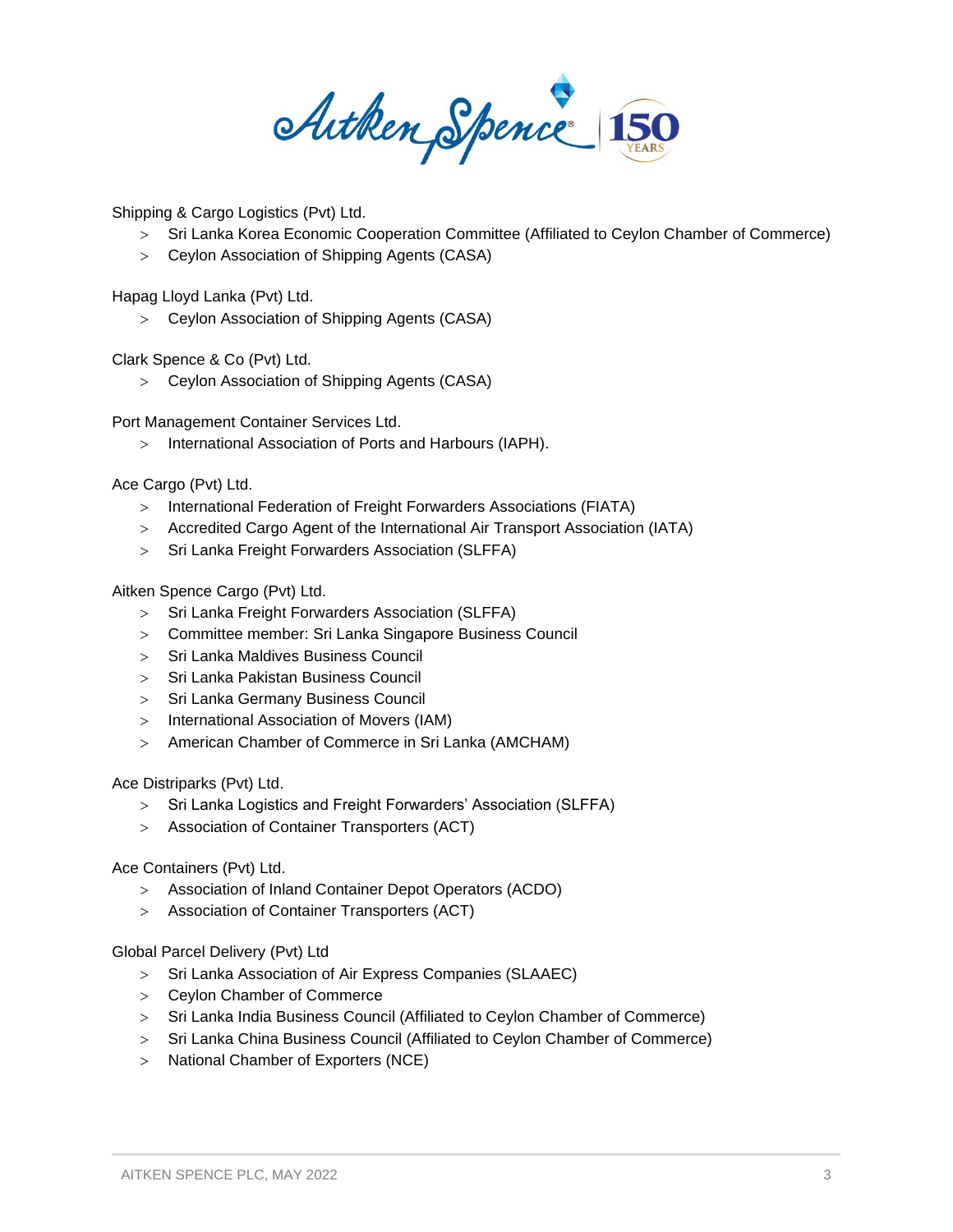Arthen Spence 150

### Strategic Investments Sector

Aitken Spence Garments

- > Sri Lanka Apparel Exporters Association
- Joint Apparel Association Forum (JAAF)

Aitken Spence Power

- Ceylon Chamber of Commerce (CCC)
- Small Hydropower Developers Association

Ace Exports (Pvt) Ltd.

- Employers Federation of Ceylon (EFC)
- Registered in the Sri Lanka Export Development Board (EDB)

#### Elpitiya Plantations PLC

Memberships;

- The Ceylon Tea Traders' Association (CTTA)
- The Ceylon Rubber Traders' Association (CRTA)
- The Planters Association of Ceylon (PA)
- Employers Federation of Ceylon (EFC)
- Employers Federation of Ceylon Network on Disability
- Ceylon Planters Provident Society (CPPS)
- Estate Staffs' Provident Society (ESPS)
- Ceylon Chamber of Commerce
- Ceylon Planters Benevolent Society
- > Biodiversity Sri Lanka,
- Lanka Rainwater Harvesting Forum.
- Oil Palm growers Association
- Lanka Coffee Growers association
- Ceylon Cinnamon Growers association.

#### Affiliations;

- Sri Lanka Tea Board
- Tea Commissioners' Office
- Tea Promotion Bureau
- Tea Research Institute (TRI)
- Rubber Research Institute (RRI)
- Coconut Research Institute (CRI)
- National Institute of Plantation Management (NIPM)

Aitken Spence Printing & Packaging (Pvt.) Ltd.

- Employers' Federation of Ceylon (EFC)
- Sri Lanka Association of Printers
- Sri Lanka Institute of Packaging
- Ceylon Chamber of Commerce